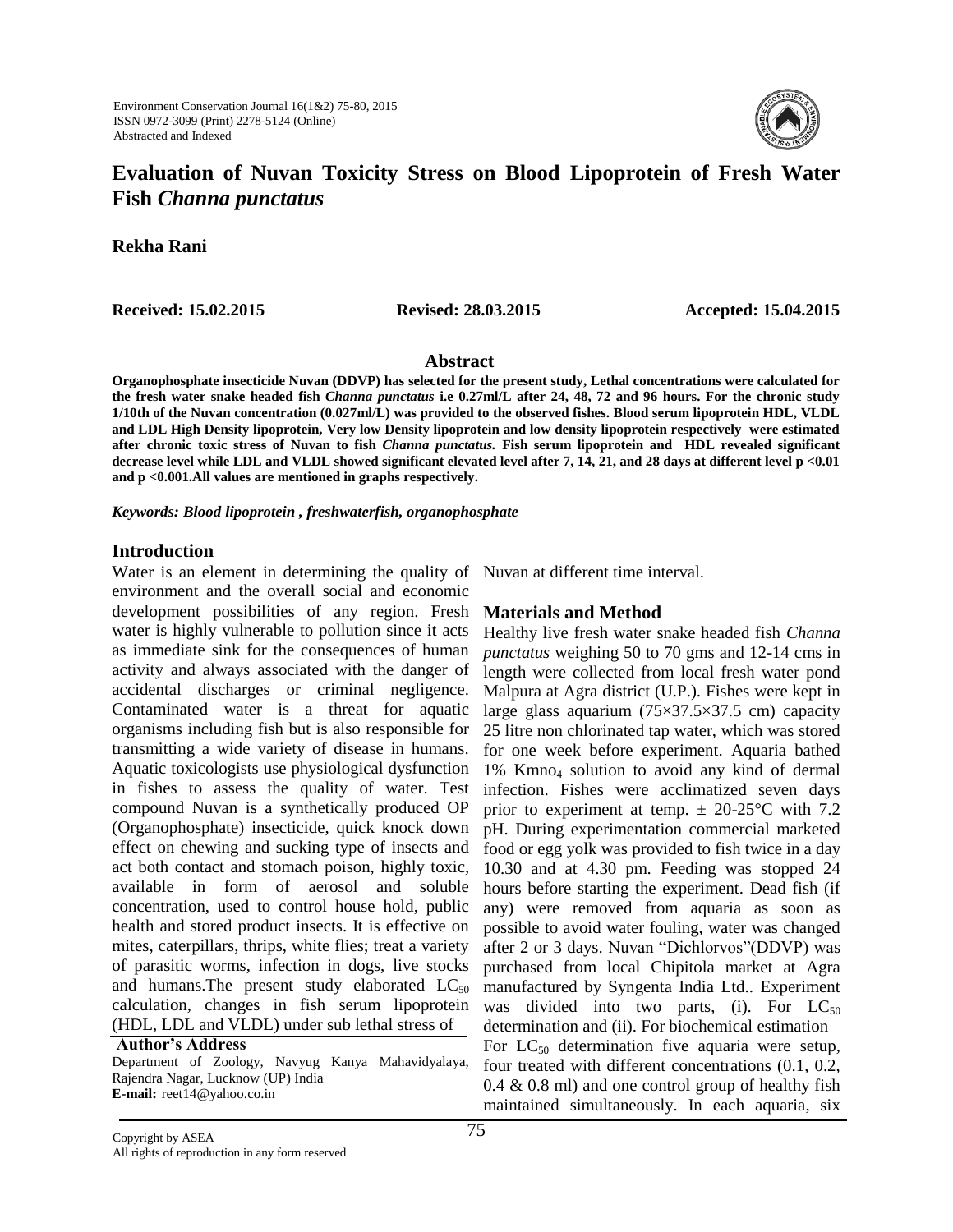fishes were taken in 25 litre dechlorinated tap water. After 24, 48, 72 & 96 hours survival and mortal number of fishes were observed and calculated mortality percentage and drew mortality percentage graph were drawn. With the help of standard table and regression line analysis calculated  $LC_{50}$  value (Table I a nd Fig. 1). The data was analyzed statistically by log dose/probit regression line method (Finney, 1971). For chronic study sub lethal concentration of Nuvan 1/10 th was applied to fish. At the end of each experimental duration 7, 14, 21 and 28 days, fish sacrificed simply by a little struck on fish head by the help of hand and after the autopsy, blood directly collected from heart chamber with the help of scissor, forceps and sterilized disposable syringe. Blood collected in centrifuge tube, kept for 30 minutes in saliently position then centrifuged for 30 minutes at 3000 rpm and after two hours supernatant was carefully separated in glass vials with help of rubber bulb pipette. Fish blood serum High Density Lipoprotein (HDL) estimated by Warnick *et al*. (1985) method.Very Low Density Lipoprotein (VLDL) was estimated by Friedwald *et al*. (1972) method and Low Density Lipoprotein (LDL) is calculated

value means a fter calculating of Cholesterol,VLDL and HDL we can find LDL value by this formula CHO –(VLDL+HDL). Data was analysed statistically by student't' test, Fischer and Yates (1950).



**Fig. 1 : LC<sup>50</sup> determination**.

| <b>Experimental</b><br>Animal          | <b>Compound</b> | <b>Regression equation</b>                   | $LC_{50}$ | <b>Variance</b> | <b>Fiducial</b><br>limits           |
|----------------------------------------|-----------------|----------------------------------------------|-----------|-----------------|-------------------------------------|
| <i>Channa punctatus</i>   Nuvan (DDVP) |                 | $Y = 5.01 + 2.22$ (X <sub>m</sub> –<br>2.46) | m/L       | 0.042           | $m_1 (+) = 2.53$<br>$m_2(-) = 2.41$ |

#### **Results and Discussion**

The present investigation has been made on the blood biochemistry to fresh water snake headed fish *Channa punctatus* (Bloch) under organophosphate sublethal dose of (0.027 ml/L) Nuvan at chronic toxicity for the duration of 7, 14, 21 and 28 days and compared with control set. Present findings observed highly significant at various p values to serum biochemistry. Results revealed a highly toxic disturbance by the toxic stress with increasing time of exposure to fish *Channa punctatus* to following parameters- Lipoprotein estimated then HDL level revealed decreasing trend while VLDL and LDL reported highly significant elevation in blood serum of *Channa punctatus* in study (Table 2, 3, 4 and

Fig. 2,3,4). Decreasing level of HDL might be possible due to chronic kidney disease (CKD) and ischemic damage to the myocardium due to interfere of Nuvan. After the Nuvan intoxication VLDL level significantly increased, it could be possible damage of liver cells and damage of heart because large concentration of VLDL continuously converting into LDL in stress condition. LDL level also reported increasing values in blood serum of *Channa punctatus* under toxic stress of Nuvan. LDL elevation might be possible due to toxicant interference in LDL mechanisms. It damages to peripheral cell and its receptor because peripheral cell also play a role in blood as LDL receptor which

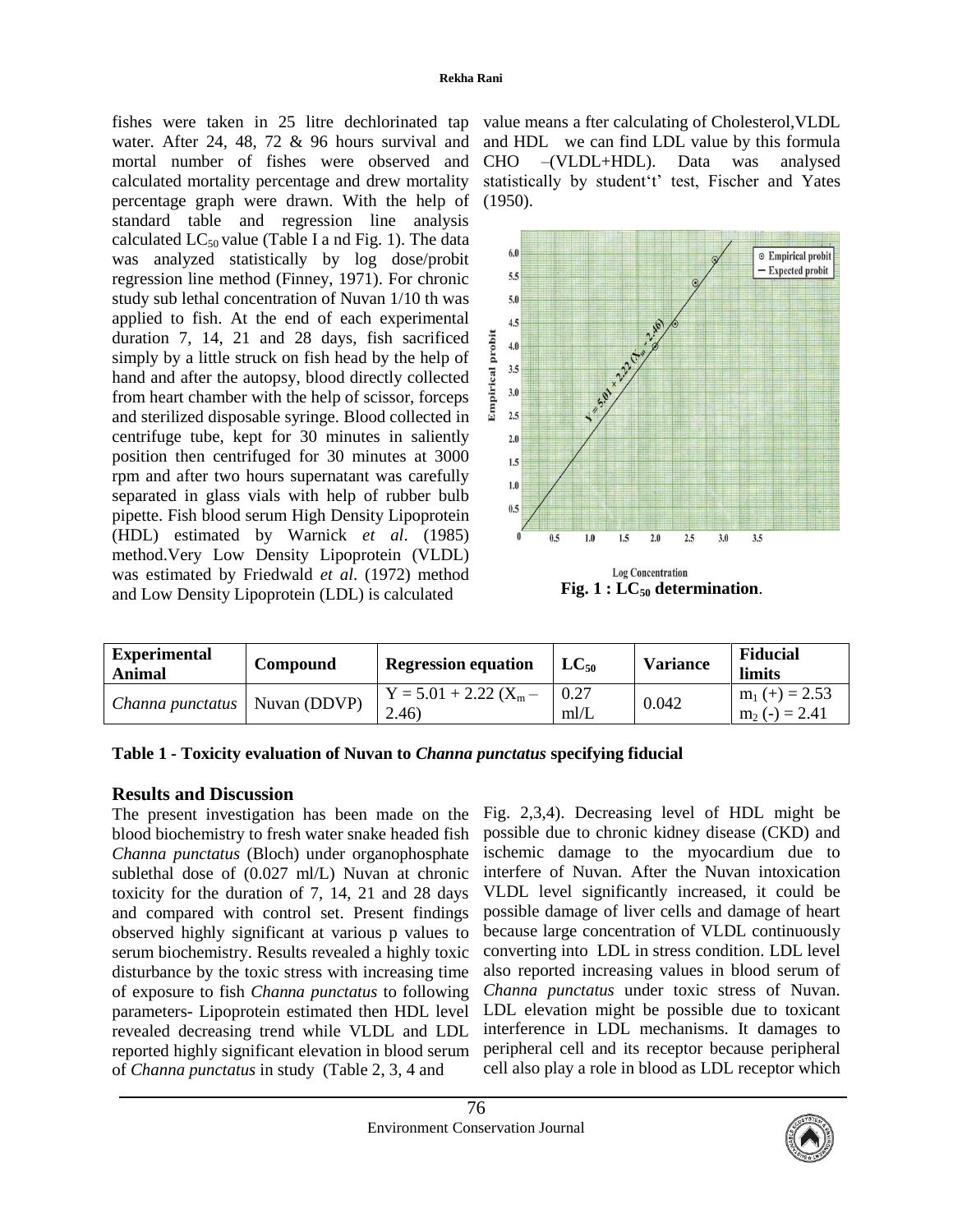synthesis also disrupt due to toxicant so the receptor is not properly functioned, resulting elevation in blood serum LDL which highly dangerous to heart as atherosclerosis.Our finding gain support by a few workers who have observed fish lipoprotein under toxic stress. Wolinsky (1980) suggested LDL and HDL levels are associated negatively and positively to arthrosclerosis. LDL and HDL ratio estimated risk factor for closely related to the myocardial injury. Whayne *et al.* not much altered while the percentage value of the

recognize by apo B – 100 apolipoprotein. Protein (1981) suggested that VLDL and LDL significantly greater that indicate coronary artery disease. Katz and Messineo (1981) and Bajaj (1984) resulted lipid abnormalities in producing most of the clinical manifestations of ischemic damage to the myocardium. Bhatti *et al*. (1985) reported a inverse relationship between HDL and LDL levels suggested that the two lipoprotein classes are tried to a common enzyme possible lipoprotein enzyme. Bhatti *et al.* (1985) also observed HDL levels were

**Table 2 - High Density Lipoprotein (HDL) (mg/dl) in blood serum of** *Channa punctatus* **after Nuvan toxicity**

| <b>HDL</b>  |                               | <b>Exposure Time</b> |            |            |            |                  |
|-------------|-------------------------------|----------------------|------------|------------|------------|------------------|
| (mg/dl)     | <b>Control</b>                | davs                 | 14 days    | 21 days    | 28 days    | <b>Result</b>    |
| Range       | $70 - 75$                     | $64 - 70$            | $60 - 67$  | $50 - 59$  | $42 - 49$  |                  |
| <b>Mean</b> | 72.5                          | 67.3                 | 63.0       | 54.6       | 46.0       |                  |
| $\pm$ S.Em. | 0.637                         | $0.969**$            | $0.894***$ | $0.905***$ | $0.846***$ | <b>Decreased</b> |
| t value     |                               | 3.79                 | 7.53       | 13.93      | 21.90      |                  |
| $\pm$ S.Em  | <b>Standard error of mean</b> |                      |            |            |            |                  |

**\*\* – Highly significant (p<0.01)**

**\*\*\* – Very highly significant (p < 0.001)**

**Table 3 - Very Low Density Lipoproteim (VLDL) (mg/dl) in blood serum of** *Channa punctatus* **after Nuvan toxicity**

| <b>VLDL</b> |                 | <b>Exposure Time</b> |               |               |               |               |  |
|-------------|-----------------|----------------------|---------------|---------------|---------------|---------------|--|
| (mg/dl)     | <b>Control</b>  | 7 davs               | 14 days       | 21 days       | 28 days       | <b>Result</b> |  |
| Range       | $32.12 - 37.07$ | $36.0 - 42.0$        | $39.0 - 46.0$ | $48.0 - 54.0$ | $51.0 - 59.0$ |               |  |
| Mean        | 34.8            | 38.7                 | 42.7          | 52.5          | 55.2          |               |  |
| $\pm$ S.Em. | 0.502           | $0.511**$            | $0.614***$    | $0.945***$    | $0.779***$    | Increased     |  |
| t value     |                 | 5.37                 | 9.03          | 13.2          | 18.54         |               |  |

**± S.Em. – Standard error of mean**

**\*\* – Highly significant (p<0.01)**

**\*\*\* – Very highly significant (p< 0.001)**

| Table – 4 Low Density Lipoprotein (LDL) (mg/dl) in blood serum of <i>Channa punctatus</i> after Nuvan |  |
|-------------------------------------------------------------------------------------------------------|--|
| toxicity                                                                                              |  |

| <b>LDL</b>                                   |                   | <b>Exposure Time</b> |                   |            |            |               |
|----------------------------------------------|-------------------|----------------------|-------------------|------------|------------|---------------|
| (mg/dl)                                      | <b>Control</b>    | 7 days               | 14 days           | 21 days    | 28 days    | <b>Result</b> |
| Range                                        | $120.53 - 126.10$ | $131.36 - 136.20$    | $138.27 - 144.77$ | $150.21 -$ | $156.21 -$ |               |
|                                              |                   |                      |                   | 157.18     | 160.32     |               |
| Mean                                         | 123.5             | 133.7                | 141.2             | 153.67     | 158.1      | Increased     |
| $\pm$ S.Em.                                  | .19               | $1.40**$             | $109***$          | $25***$    | $0.957***$ |               |
| t value                                      |                   | 5.12                 | 11.49             | 17.04      | 25.62      |               |
| $\pm$ S.Em.<br><b>Standard error of mean</b> |                   |                      |                   |            |            |               |
| **<br>Highly significant $(p<0.01)$          |                   |                      |                   |            |            |               |

**\*\*\* – Very highly significant (p< 0.001)**

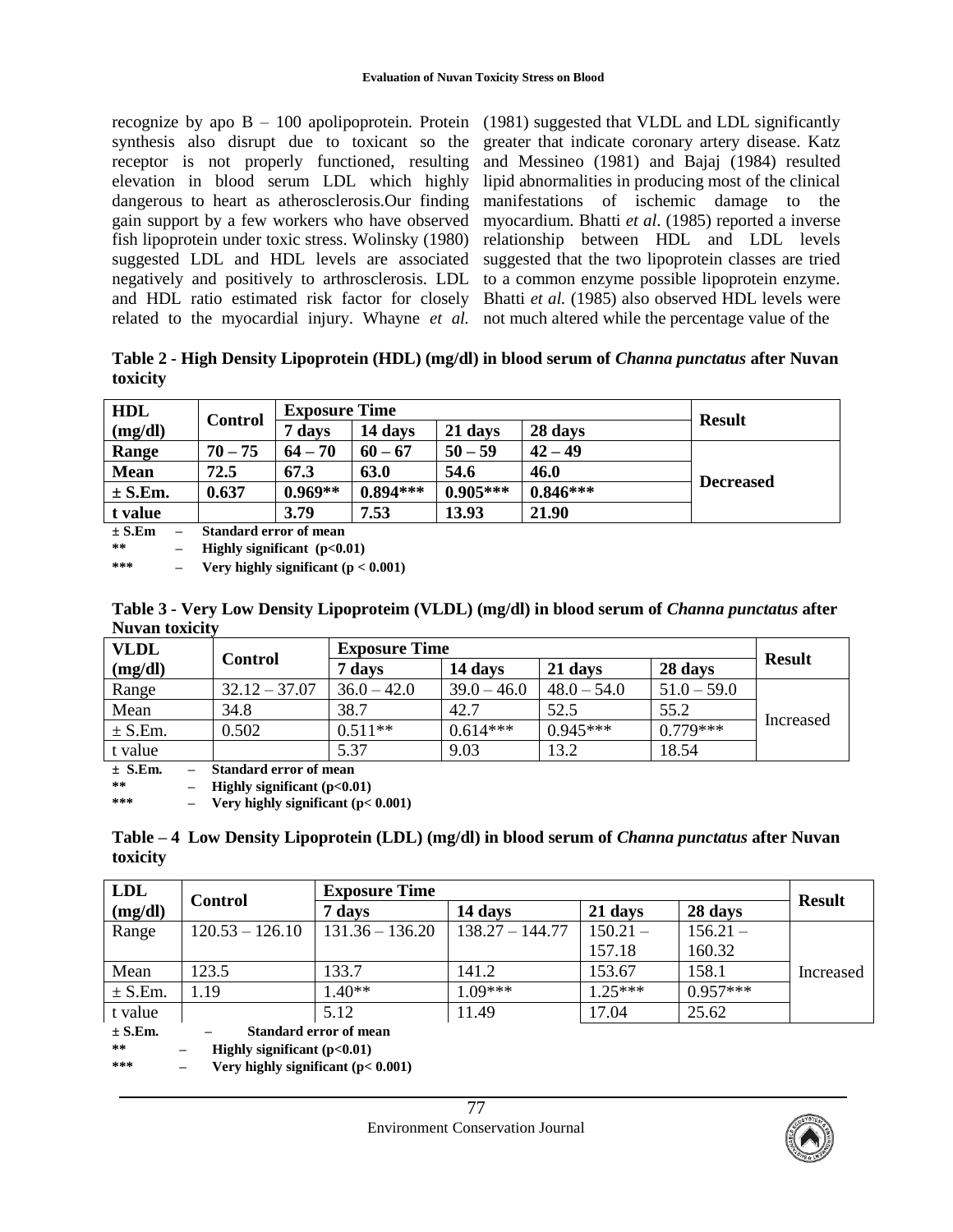#### **Rekha Rani**



**Fig. 2 : Effect of Nuvan toxicity on serum High Density Lipoprotein in** *Channa punctatus* **(Bloch.)**





## **Exposure Time in Days**

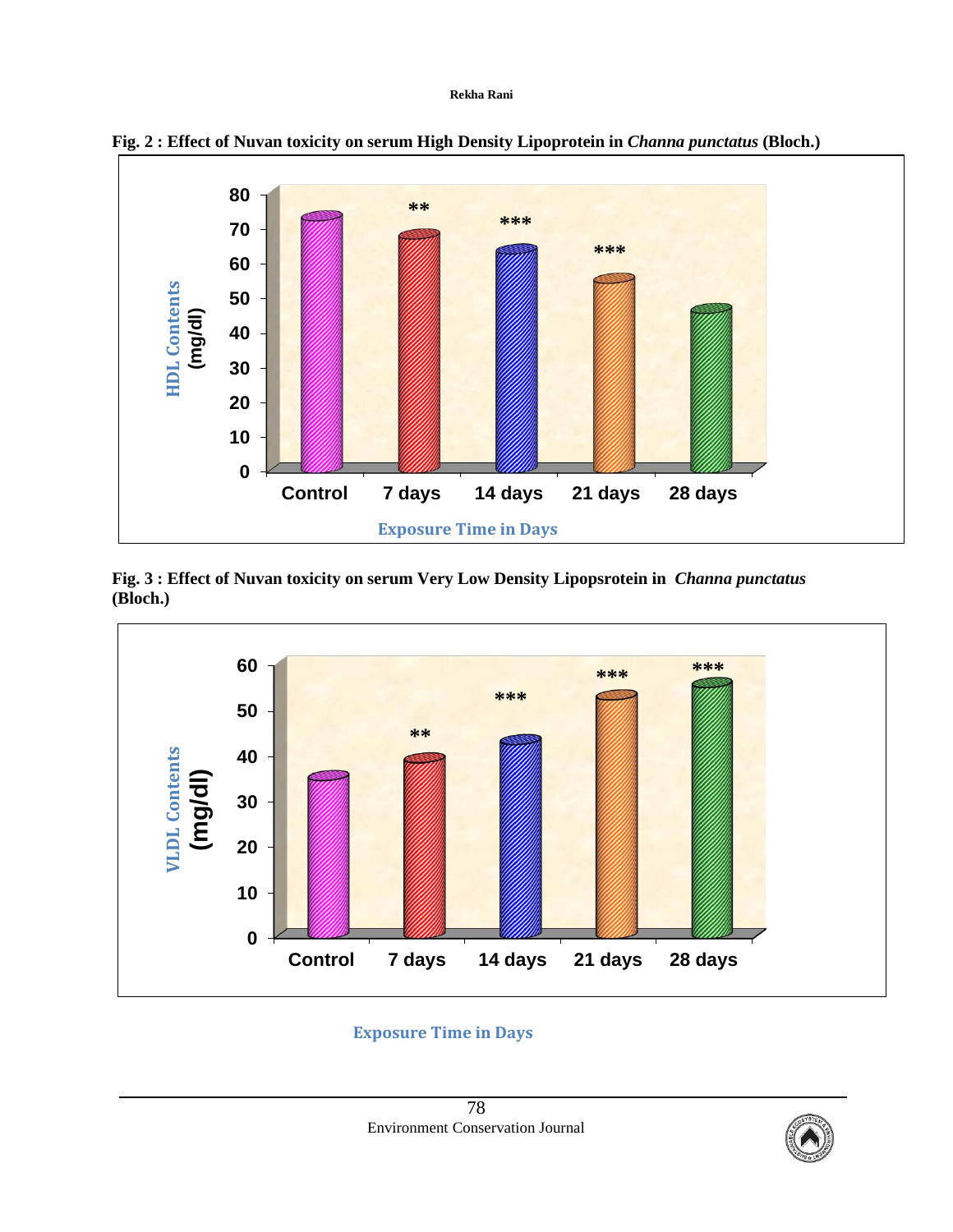

**Fig. 4 : Effect of Nuvan toxicity on serum Low Density Lipoprotein in** *Channa punctatus* **(Bloch.)**

circulating VLDL increased. Boizel *et al.* (2000) reported typical dyes lipoproteinemia of type 2 diabetes in case of when VLDL, LDL increased and decreased HDL level. Same finding observed by Taskinen (1992). Das and Bhattacharya (2002) observed blood and hepatic cholesterol HDL, VLDL and LDL inhibited throughout the experimental period under stress in *Channa punctatus*. Jung *et al.* (2003) observed no significant changes in HDL of *Paralichthys.* Yousef *et al* (2003). reported decreased in HDL and significant increment in VLDL and LDL level under cypermethrin stress. Celik *et al.* (2004) reported range of HDL, LDL and VLDL in black scorpion fish and suggested lipoprotein synthesized in the liver seemed to be associated with the storage sites of lipid in fish and other hydrophobic compounds. Varizi *et.al*. (1999) reported decrease in HDL due to CKD (Coronary Kidney Disease).

**Acknowledgement:** I am highly grateful to my guide late Prof. R.K. Gautam, Dept. Of Zoology, SLS,Khandari campus, Dr. B.R.Amb. Uni. Agra for continuous support, valuable suggestions and unstopped guidance. Author also thankful UGC, Delhi for financial support.

#### **References**

- Bajaj, J.S., 1984. Diabetes mellitus in developing countries (New Delhi: interprint), 444.
- Bhatti, S.D., Bora, P.S. and Srivastava, L.M., 1985. Carbohydrates, lipids and lipoproteins and islet changes in diabetes with superimposed myocardial infarction**.** *J. Biosci.,* 7 (3 & 4) : 387 – 397.
- Biozel, R., Benhamou, P.Y., Lardy, B., Laporte, F., Foulon, T., Halimi, S., 2000. Ratio of triglycerides to HDL cholesterol is any indicates of LDL particle size in patients with type 2 diabetes and normal HDL cholesterol levels. *Diabetes Care.*23 (11): 1679 – 1685.